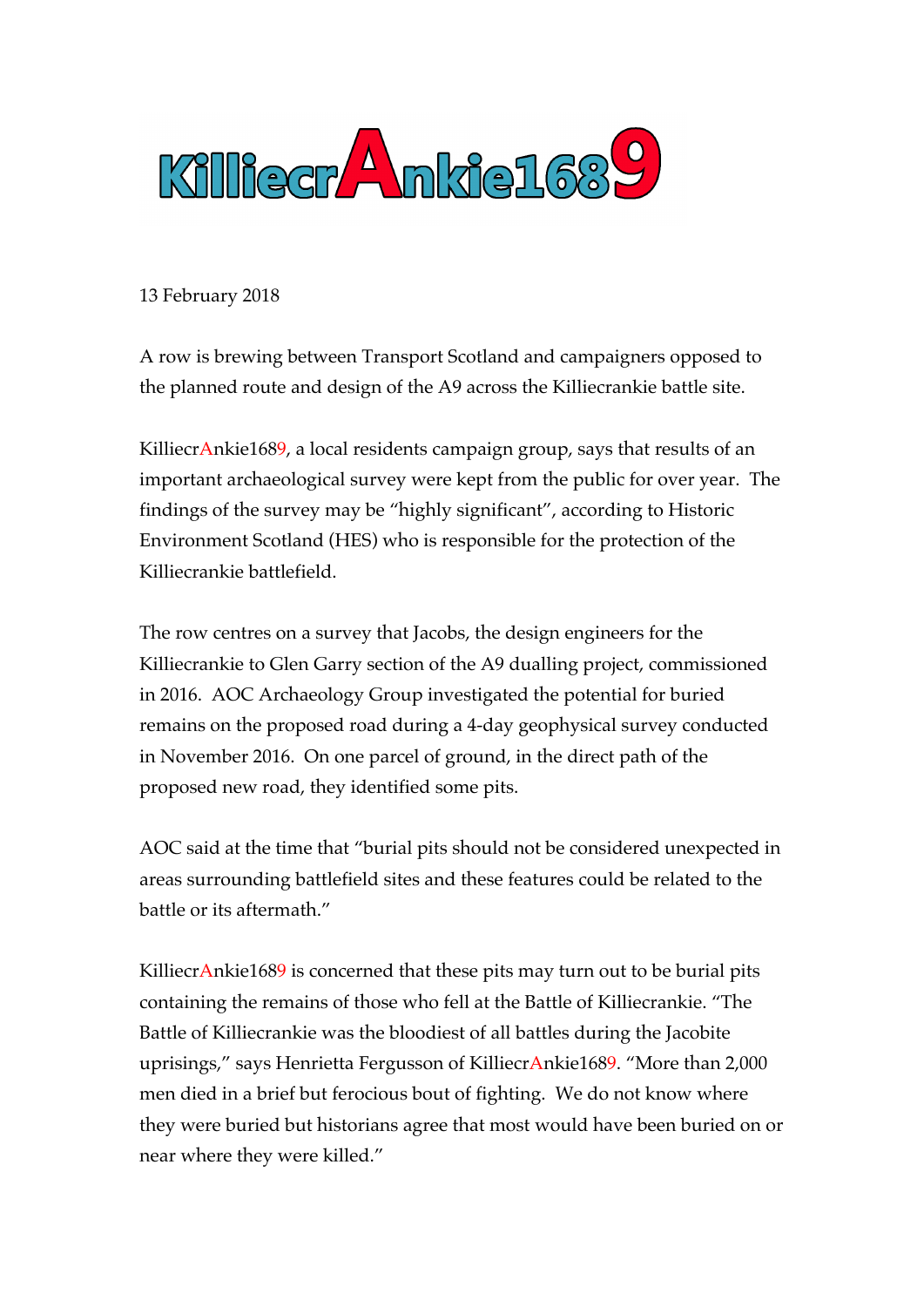Information about the survey and the findings was not disclosed until Transport Scotland published the Environmental Statement, the document that accompanies the final plans, in November 2017. "The detail was buried in an Appendix and not easy to find," says Henrietta Fergusson.

HES wrote in its objection to the A9 plan that they recommend that Transport Scotland takes "a precautionary approach" to potential archaeological remains. Should the pits be verified as burial pits, they would become a "special quality" of the designated battlefield and any design would have to try to preserve them *in situ*.

That would pose an enormous problem for the A9 route and design. Transport Scotland intends compulsorily purchasing the field where the pits have been detected in order to build extra carriageways, a new slip road to a large junction at Aldclune, a large drainage basin and a new access road.

Transport Scotland maintains that the A9 already bisects the battlefield and that whichever side is expanded will cause some impact. "That is very misleading," says Henrietta Fergusson. "The original A9 was constructed in the 1970s and did a lot of damage to the battle site, we now know. Attitudes and regulations have changed totally since then. It is no longer permissible to damage historic assets in this way and it certainly is not permissible to compound damage already done."

Those are the reasons why KilliecrAnkie1689 objected to the plan. The proposed route and design is the worst possible of all options as it will damage known historic assets along the northbound side of the road where the fighting, the killing and possibly the burying took place, they say. Like other objectors to the plan including HES, Perth and Kinross Heritage Trust and Cairngorms National Park Authority, the group wants Transport Scotland to do much more investigation and research so that they can devise a route and design that fully respects a national historic asset.